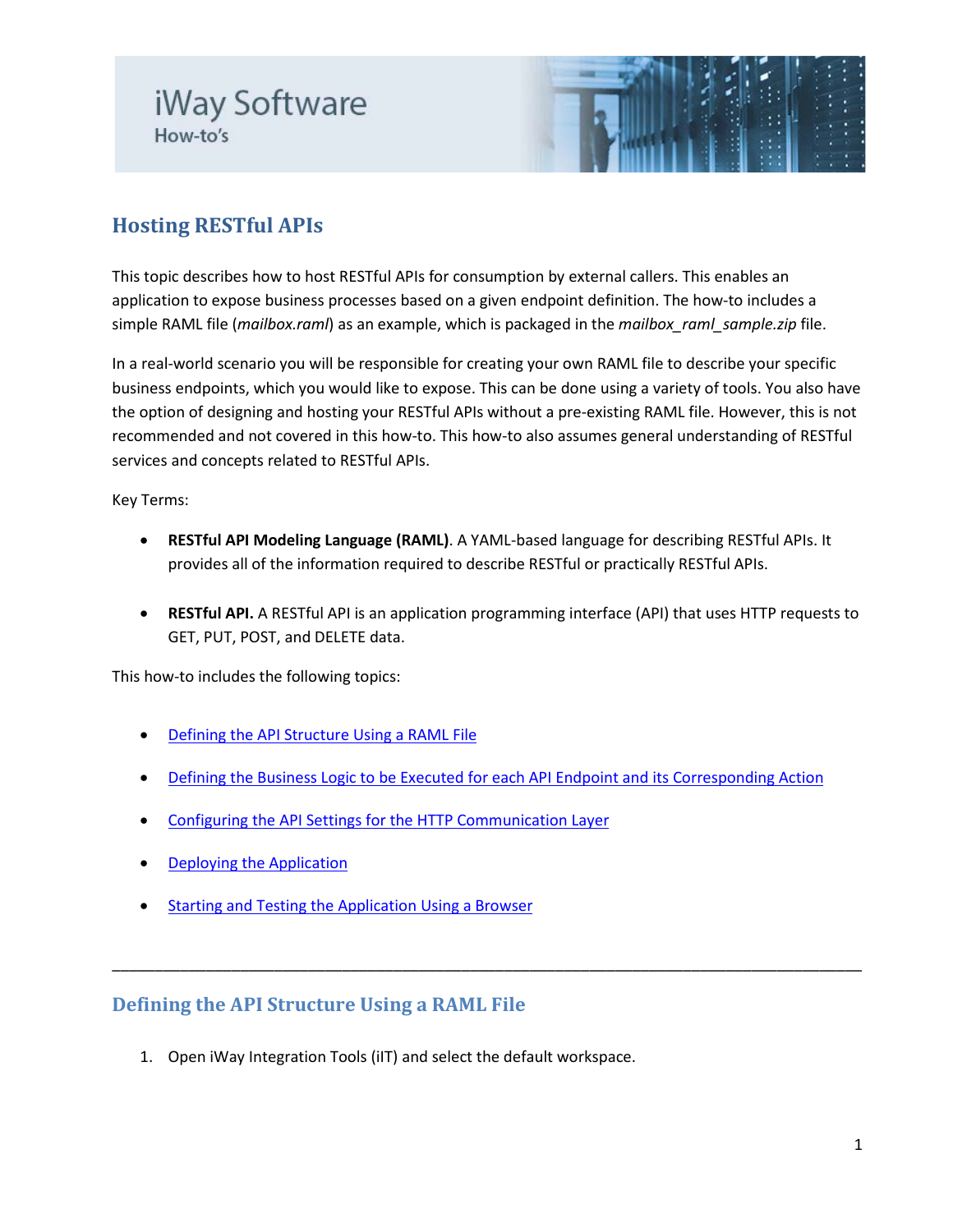2. Right-click anywhere within the Application Explorer tab, select *New* from the context menu, and then click *Application Project*, as shown in the following image.

| Application Explorer X |            | A iWay Explorer | $\frac{1}{2}$ |    | $\qquad \qquad \Box$<br>Ħ              |            |
|------------------------|------------|-----------------|---------------|----|----------------------------------------|------------|
|                        |            |                 |               |    | ◆ ⇒ @   日乌<br>$\overline{\phantom{0}}$ |            |
|                        | <b>New</b> |                 | Y.            | re | <b>Application Project</b>             |            |
| IB                     | Copy       |                 |               |    | Project                                |            |
| r                      | Paste      |                 |               | ۵  | API                                    |            |
| le                     | Duplicate  |                 |               | 卣  | Deployment Template                    |            |
| x                      | Delete     |                 |               | ≡  | Channel                                |            |
| 函                      | Import     |                 |               | ۰  | Flow                                   |            |
| Ò1                     | Export     |                 |               | Ŀ  | Transform                              |            |
| \$]                    | Refresh    |                 |               | Ē  | <b>Register Set</b>                    |            |
|                        |            |                 |               | a  | Schema Set                             |            |
|                        |            |                 |               | fW | <b>IFL Expression</b>                  |            |
|                        |            |                 |               | M  | Example                                |            |
|                        |            |                 |               |    | Other                                  | $Ctrl + N$ |

The New Application Project dialog opens, as shown in the following image.

| New Application Project                                                                                                  |                                                 | $\times$ |
|--------------------------------------------------------------------------------------------------------------------------|-------------------------------------------------|----------|
| <b>Application Project</b>                                                                                               |                                                 |          |
| Create a new Application project                                                                                         |                                                 |          |
| Project name   mailbox<br><b>Project location</b><br>$\nabla$ Use default<br>Directory C:\ilTs\oct10\ilT-8.0.0\workspace | Browse                                          |          |
| Maven Option<br>□ Use Maven                                                                                              |                                                 |          |
| Target Server Version   8.0.0-SNAPSHOT                                                                                   |                                                 | v        |
|                                                                                                                          | <b>Install additional Target Server Version</b> |          |
|                                                                                                                          |                                                 |          |
|                                                                                                                          |                                                 |          |
|                                                                                                                          |                                                 |          |
|                                                                                                                          |                                                 |          |
| $<$ Back<br>Next >                                                                                                       | Finish<br>Cancel                                |          |

3. Provide a project name (for example, *mailbox*) and then click *Finish*.

A new application is created, containing the required project folder structure, as shown in the following image.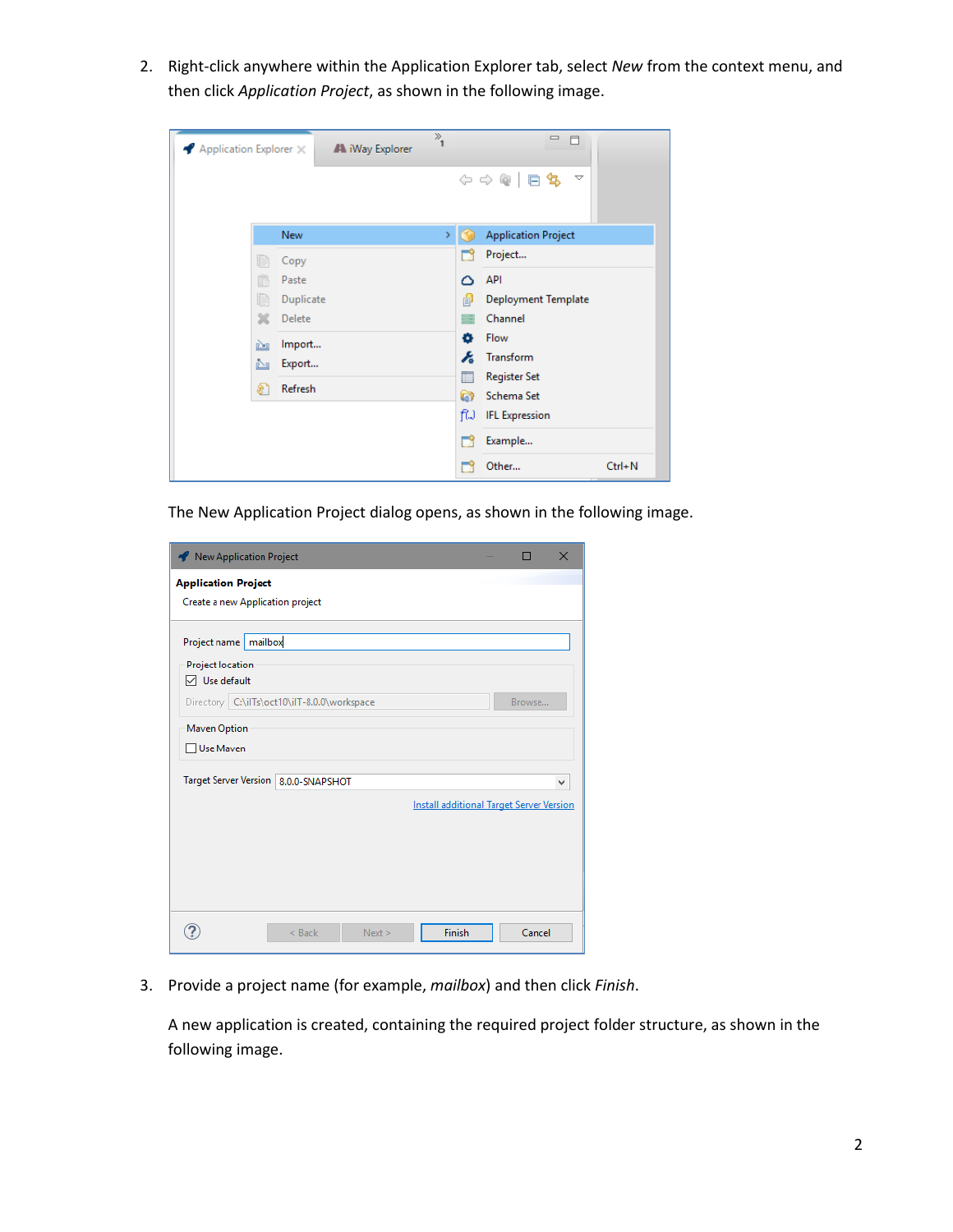

The *bundle* folder is the application package name, which you can rename if required. During deployment, you will be prompted to select the name of the deployed application.

4. Right-click the *APIs* folder, select *New* from the context menu, and then click *API*, as shown in the following image.



It is highly recommended that you create the API based on a RAML file definition. A sample RAML file (*mailbox.raml*) is provided with this how-to. However, there are many samples that you can find and download online.

The API Object dialog opens showing the Deployment Template General Properties pane.

| API Object           |                                                                                                                      | □      | $\times$     |                       |
|----------------------|----------------------------------------------------------------------------------------------------------------------|--------|--------------|-----------------------|
|                      | <b>Deployment Template General Properties</b><br>Please choose a name and location for this new Deployment Template. |        |              |                       |
| Project Folder       | /mailbox/APIs                                                                                                        | Browse |              |                       |
| Name                 |                                                                                                                      |        |              |                       |
| Description          |                                                                                                                      |        | ۸            |                       |
|                      |                                                                                                                      |        |              |                       |
|                      |                                                                                                                      |        |              |                       |
|                      |                                                                                                                      |        |              |                       |
|                      |                                                                                                                      |        |              |                       |
| <b>Add RAML file</b> |                                                                                                                      |        | $\mathbf{m}$ | Load from File System |
|                      | Create in current folder                                                                                             |        |              | Load from URL         |
|                      |                                                                                                                      |        |              |                       |
| ?                    | Finish                                                                                                               | Cancel |              | $app'.$               |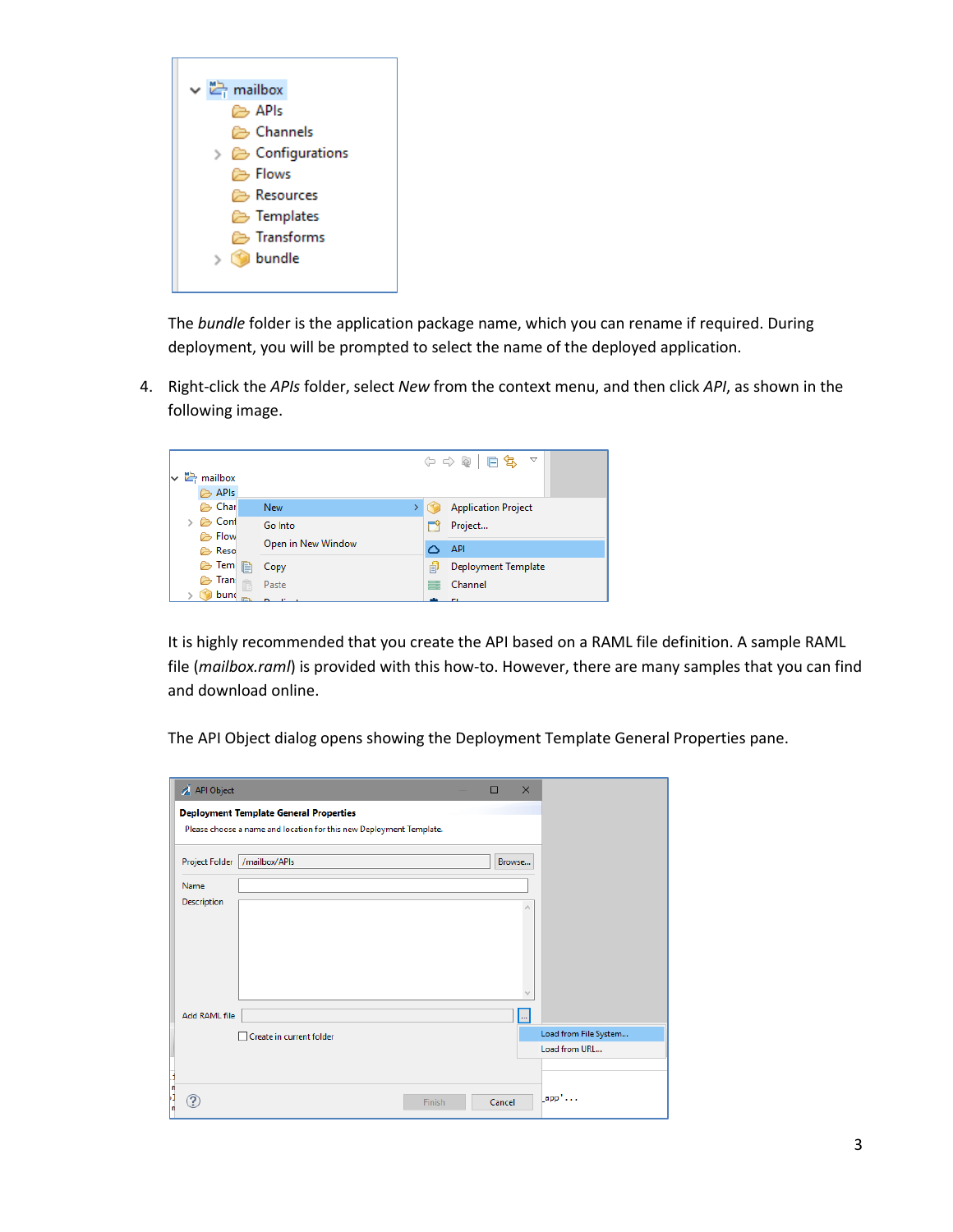- 5. In the Add RAML file field, click the Browse (…) button and then select *Load from File System*.
- 6. Navigate to the location on your file system where the sample *mailbox.raml* file is located.

After selecting the *mailbox.raml* file, you are returned to the Deployment Template General Properties pane, as shown in the following image.

| API Object         |                                                                     | ⊓      | $\times$ |
|--------------------|---------------------------------------------------------------------|--------|----------|
|                    | <b>Deployment Template General Properties</b>                       |        |          |
|                    | Please choose a name and location for this new Deployment Template. |        |          |
| Project Folder     | /mailbox/APIs                                                       |        | Browse   |
| Name               | MailBox_APIs                                                        |        |          |
| Description        | Sample mailbox apis for user and message endpoints                  |        |          |
| Add RAML file<br>F | C:/DATA/Projects/use-cases/mailbox.raml<br>Create in current folder |        | $\cdots$ |
| n                  | Finish                                                              | Cancel |          |

- 7. Provide a name (for example, *MailBox\_APIs)* and an optional description.
- 8. Click *Finish*.

The RAML file is parsed and the structure will be presented for configuration purposes.

### <span id="page-3-0"></span>**Defining the Business Logic to be Executed for each API Endpoint and its Corresponding Action**

Each of the actions for any given endpoint has an *Edit* option located on the right pane. This enables you to assign business logic (a process flow) to be executed for a specific action on the given endpoint.

1. In the API Editor, select a GET action, and then on the right pane, click *Edit*, as shown in the following image.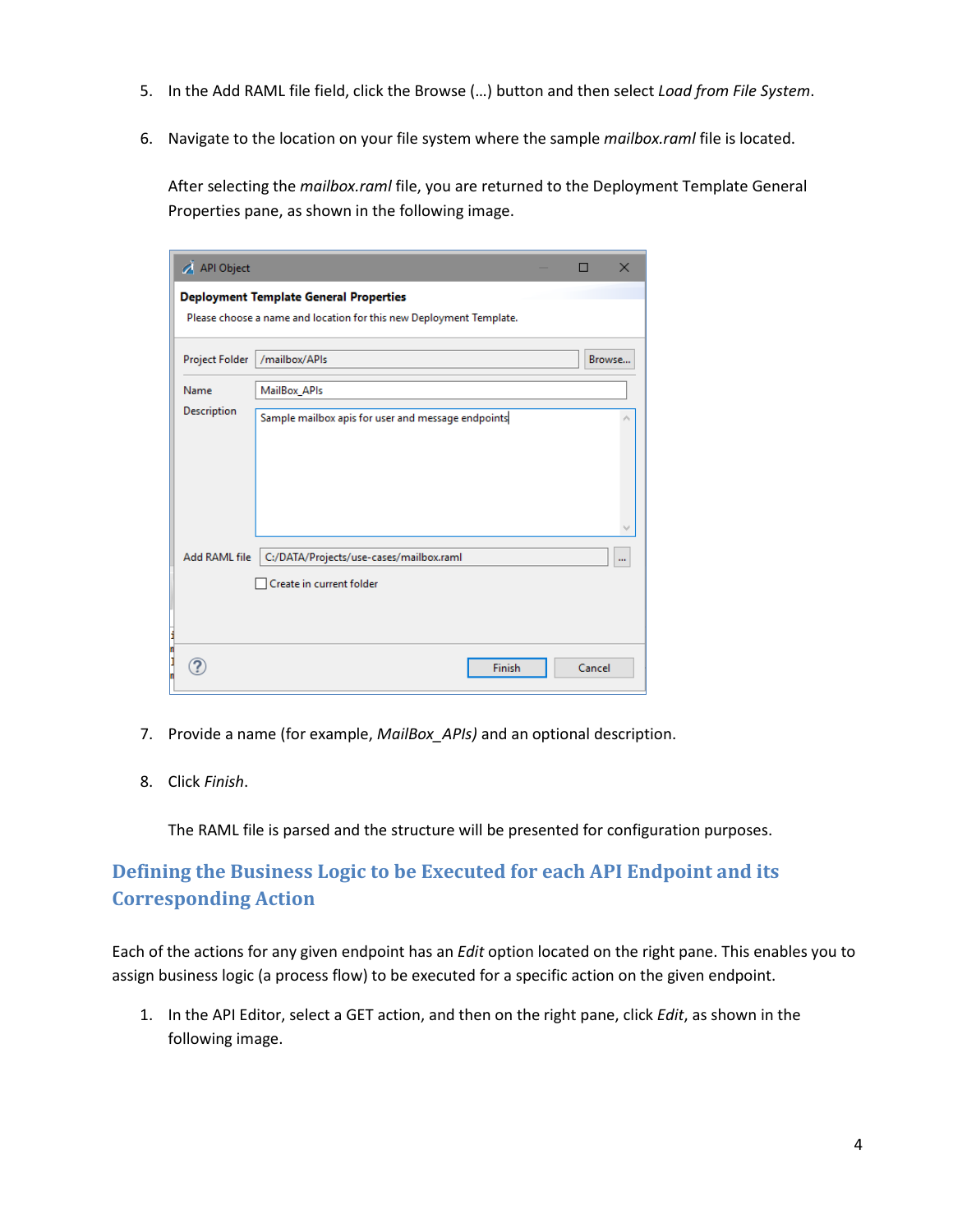

The default process flow opens in a new tab, which will either have only a START and END object, or will also include a PAYLOD object between the START and END objects. A PAYLOAD object is available if the RAML definition included a sample response document.

The following image shows a sample */{userid}/profile GET* operation where the PAYLOAD object is preconfigured with information from the RAML file and provides a sample response.



2. If required, you can change the preconfigured values of the sample response for testing purposes and save the application project.

In a real-world scenario, the process flow for each action endpoint will be updated to host the business logic to render the response for the specific application. This can be a simple or very complex process flow.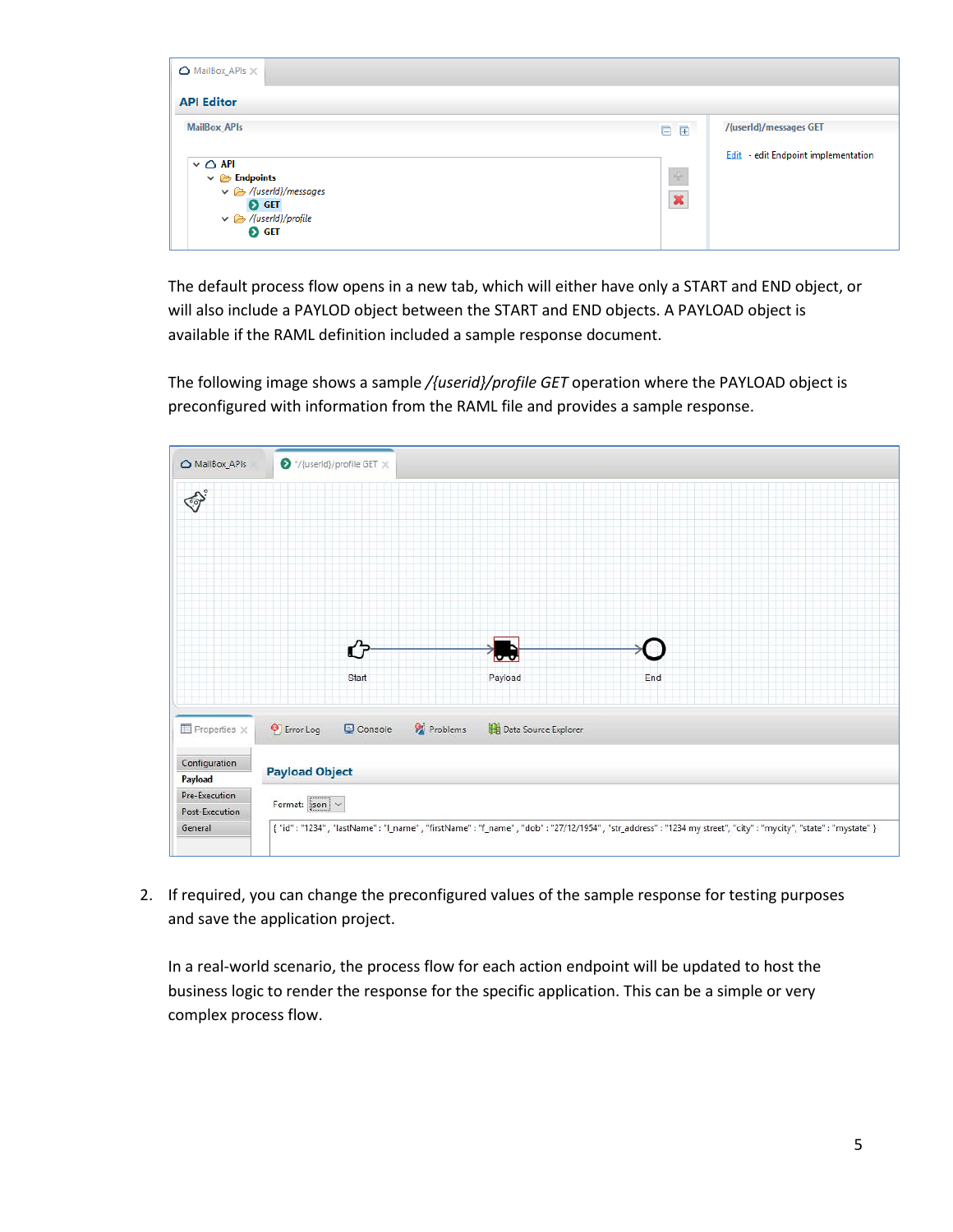#### <span id="page-5-0"></span>**Configuring the API Settings for the HTTP Communication Layer**

1. Click the *MailBox\_APIs* tab, and then in the middle of the screen, click *Settings*, as shown in the following image.

| MailBox APIs X<br>◆ */{userId}/profile GET          |
|-----------------------------------------------------|
| <b>Settings</b>                                     |
| Filter (enter string to filter properties)<br>Clear |
| ▶ IP Settings                                       |
| Authentication                                      |
| TLS/SSL                                             |
| Headers                                             |
| Method Processing                                   |
| <b>Denial of Service Protection</b>                 |
| <b>HTTP Session</b>                                 |
| Endpoints Settings                                  |

This enables you to configure the HTTP properties for hosting the APIs. APIs consist of multiple endpoints where each API is hosted by a single HTTP listener. The application itself can have multiple APIs hosted on many HTTP listeners.

2. Expand the *IP Settings* section and provide a port number that is not currently being used by your system (for example, *1234*), as shown in the following image.

| ◆ */{userId}/profile GET<br>$\Delta$ *MailBox APIs $\times$ |
|-------------------------------------------------------------|
| <b>Settings</b>                                             |
| Filter (enter string to filter properties)<br>Clear         |
| ▼ IP Settings                                               |
| Port                                                        |
| 1234                                                        |
| <b>Local Bind Address</b>                                   |
|                                                             |
| Persistence                                                 |
| Endpoints Settings                                          |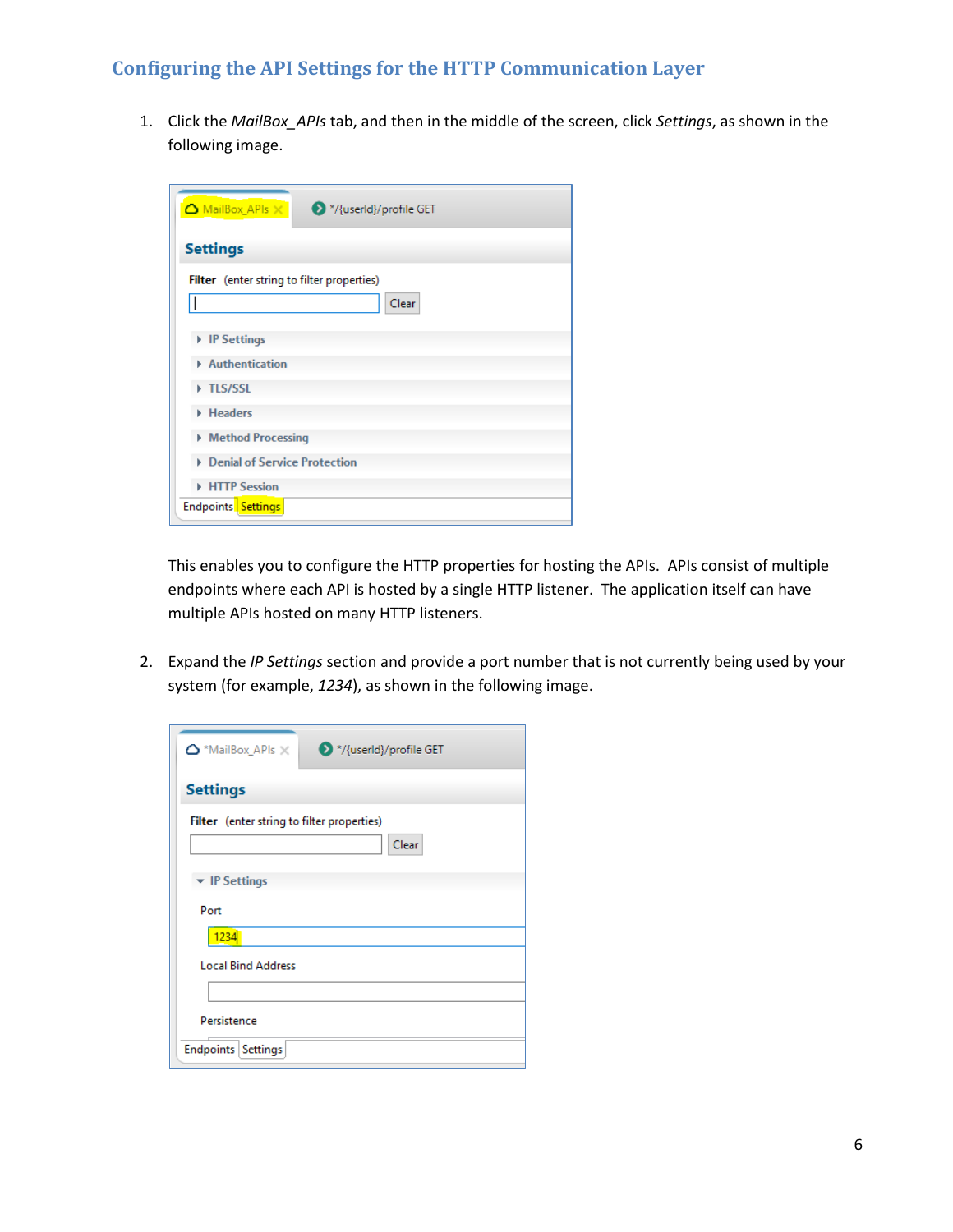**Note:** You must provide a valid port number. For more information on any of the other parameters in this section, see the *iWay HTTP Solutions Development Guide*.

3. Save your work by clicking the multi-disk  $\overline{\mathbb{R}}$  icon.

Your application is now ready for deployment.

#### <span id="page-6-0"></span>**Deploying the Application**

1. Right-click the *bundle* folder (or the new name you provided for this folder), select *Run As* from the context menu, and then click *Application Deployment*, as shown in the following image.



The application deployment (Main) dialog opens, as shown in the following image.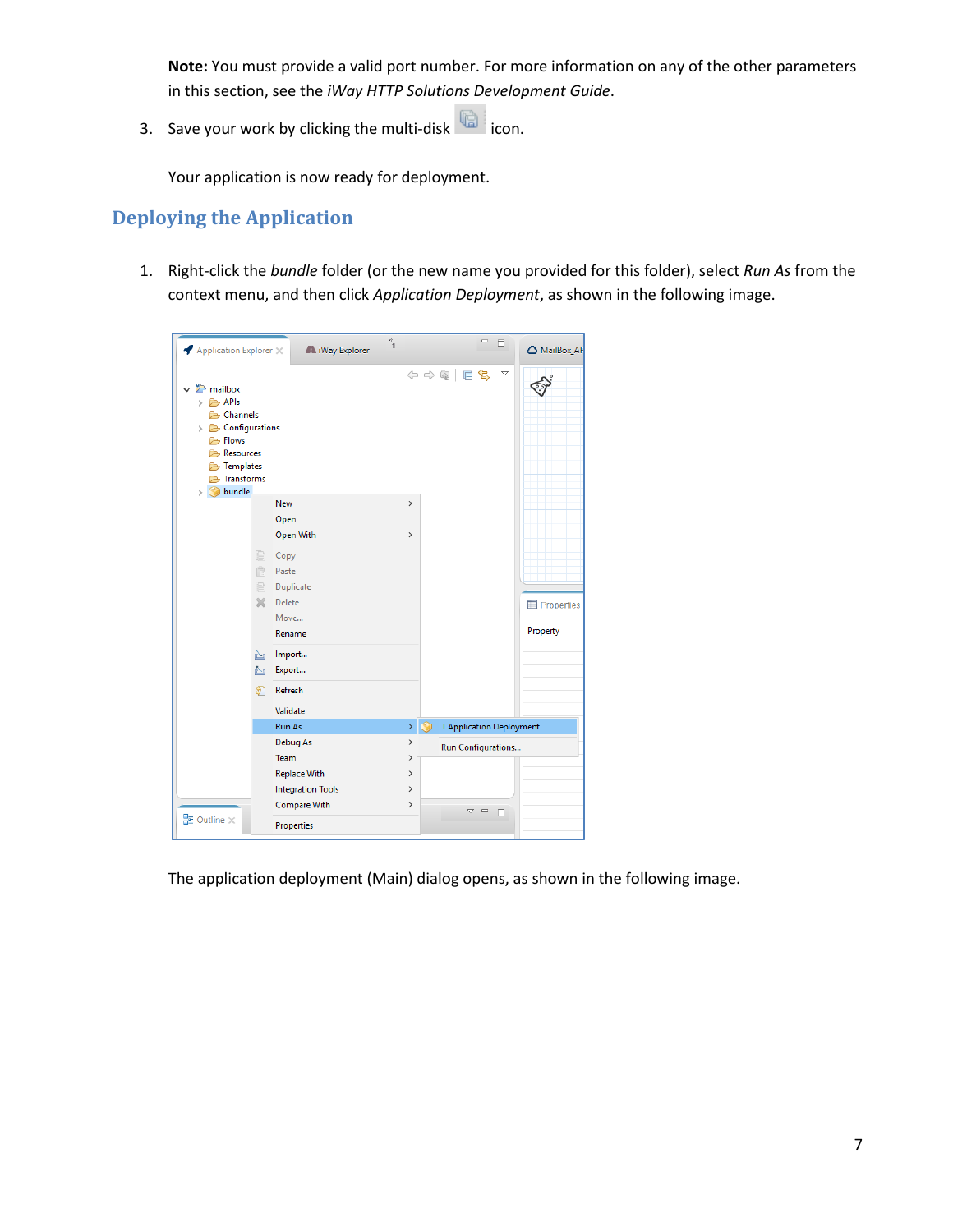| <b>Application:</b>                            |      |                       |         |
|------------------------------------------------|------|-----------------------|---------|
| /mailbox/bundle.iab                            |      |                       | Browse  |
| Template:                                      |      |                       |         |
| $\circledcirc$                                 |      |                       | Browse  |
| ∩                                              |      |                       | Refresh |
| Server Environment:                            |      |                       |         |
| URL:                                           |      | http://localhost:9000 |         |
| User Name:                                     | iway |                       |         |
| Password:                                      |      |                       |         |
| <b>Deployment Options:</b><br>Deployment Name: |      | mail_apis             |         |
| <b>Console Port:</b>                           |      |                       |         |
| <b>Description:</b>                            |      | sample mail apis      |         |
| Autostart Application: On/off                  |      |                       |         |
|                                                |      |                       |         |
|                                                |      |                       |         |
|                                                |      |                       |         |
|                                                |      |                       |         |
|                                                |      |                       |         |
|                                                |      | Revert                | Apply   |
|                                                |      |                       |         |

**Note:** The first time you deploy your application, you are prompted to provide values for the deployment properties. For any subsequent deployments or redeployments, you are prompted to reconfirm the replacement of the previous deployment. If you wish to reconfigure the deployment properties, then select *Run Configurations*.

- 2. In the Server Environment section, provide the URL and credentials for the iWay Service Manager (iSM) instance where your application will be deployed.
- 3. In the Deployment Options section, provide the deployment name for your application, which will be the actual name of the deployed/running application, then provide an optional description.

You also have the Autostart Application option, which you can leave unchecked for this deployment instance.

If your application required a runtime template with server-based properties, you can also select the specific template to apply to the deployment. You will not be specifying a template for this deployment instance.

4. Click *Apply* and then click *Run*.

The application is deployed successfully and the Console tab should display messages similar to the ones shown in the following image.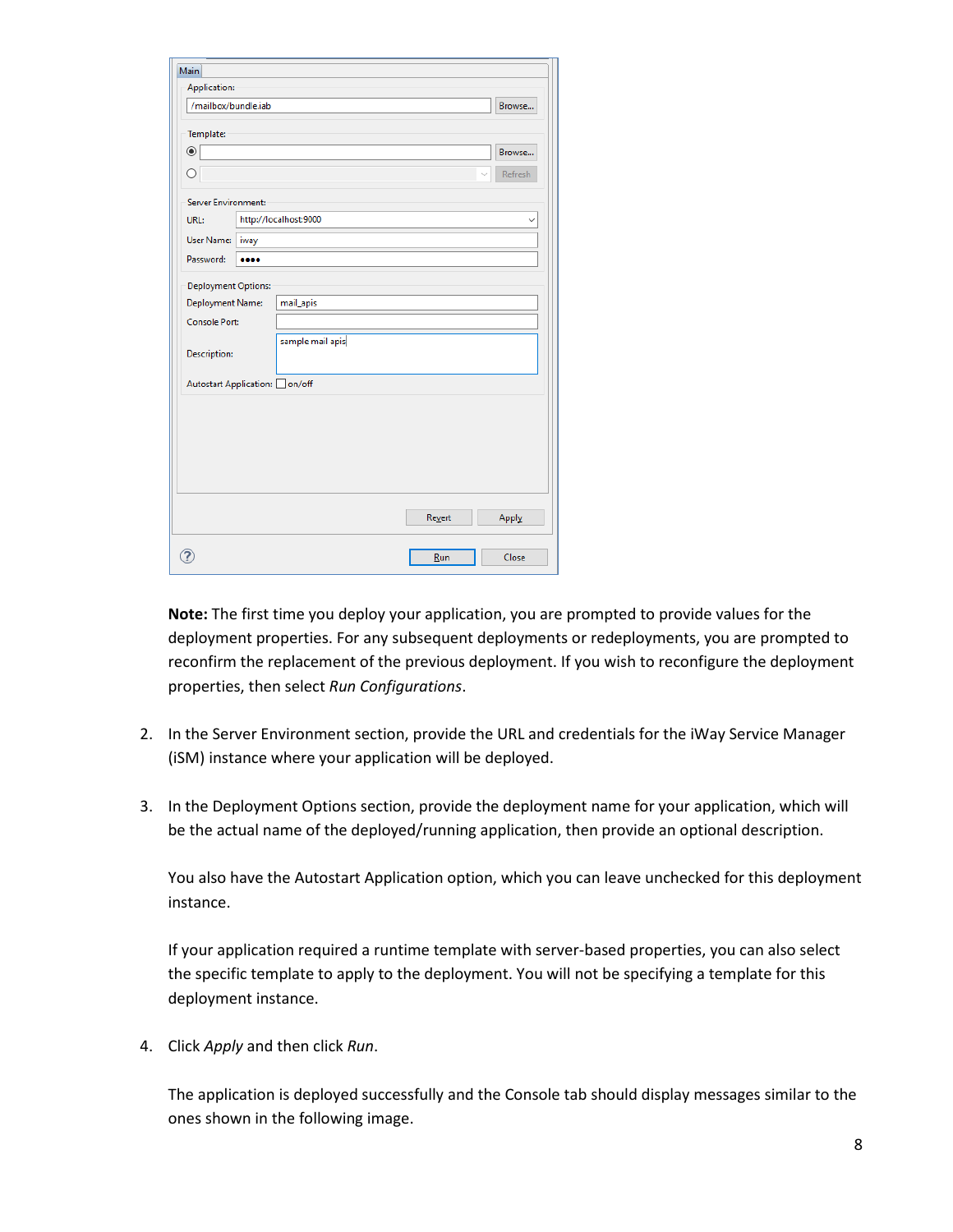| $\Box$ Properties                                                    | <b>O</b> Error Log                                                                                                                                                                                                               | $\Box$ Console $\times$   $\Box$ Problems |  | Data Source Explorer |  |  |  |  |
|----------------------------------------------------------------------|----------------------------------------------------------------------------------------------------------------------------------------------------------------------------------------------------------------------------------|-------------------------------------------|--|----------------------|--|--|--|--|
| lilT Message Console<br>TINFO]15:11:08 Building Application 'bundle' |                                                                                                                                                                                                                                  |                                           |  |                      |  |  |  |  |
|                                                                      | [INFO]15:11:08 Application 'bundle' built successfully.<br>[INFO]15:11:08 Deploying application 'bundle' using default template and deployment name 'mail apis'<br>[INFO]15:11:09 Application 'mail apis' deployed successfully. |                                           |  |                      |  |  |  |  |

#### <span id="page-8-0"></span>**Starting and Testing the Application Using a Browser**

- 1. Open the iSM Administration Console (the default is [http://localhost:9999](http://localhost:9999/) with admin/admin credentials).
- 2. Click the *Management* link in the upper-right corner, as shown in the following image.



3. Click *Deployments*.

Your application is listed in the Deployments pane, but is not yet started, as shown in the following image.

| <b>iWay Service Manager</b><br><b>Registry</b><br><b>Server</b> | <b>Deployments</b> Tools                                       |                    |              | <b>Management</b> | base        |                 | C<br>$\Delta$<br>▼<br>Lic |
|-----------------------------------------------------------------|----------------------------------------------------------------|--------------------|--------------|-------------------|-------------|-----------------|---------------------------|
| <b>Application</b><br><b>Management</b>                         | <b>Deployments</b><br>Monitor and manage deployed applications |                    |              |                   |             |                 |                           |
| Deployments<br>Applications                                     | Deployment                                                     | <b>Actions</b>     | <b>State</b> | <b>Since</b>      | Application | <b>Template</b> | Source                    |
| Templates                                                       | mail apis                                                      | $\circ$ % $\times$ | ⊜            | 10/12/17 15:11:08 | bundle      | raw             |                           |
| Events                                                          | New                                                            |                    |              |                   |             |                 |                           |

4. Start your application either from the Windows Services dialog, a command prompt, or from the iSM Administration Console by clicking on the red minus icon in the State column.

Once the deployed application has started, the icon in the State column will change to a green check mark, as shown in the following image.

| Deployment | Actions | State | Since                    | Application | Template | Source |
|------------|---------|-------|--------------------------|-------------|----------|--------|
| mail apis  | DSX.    |       | 10/12/17 15:11:08 bundle |             | raw      |        |